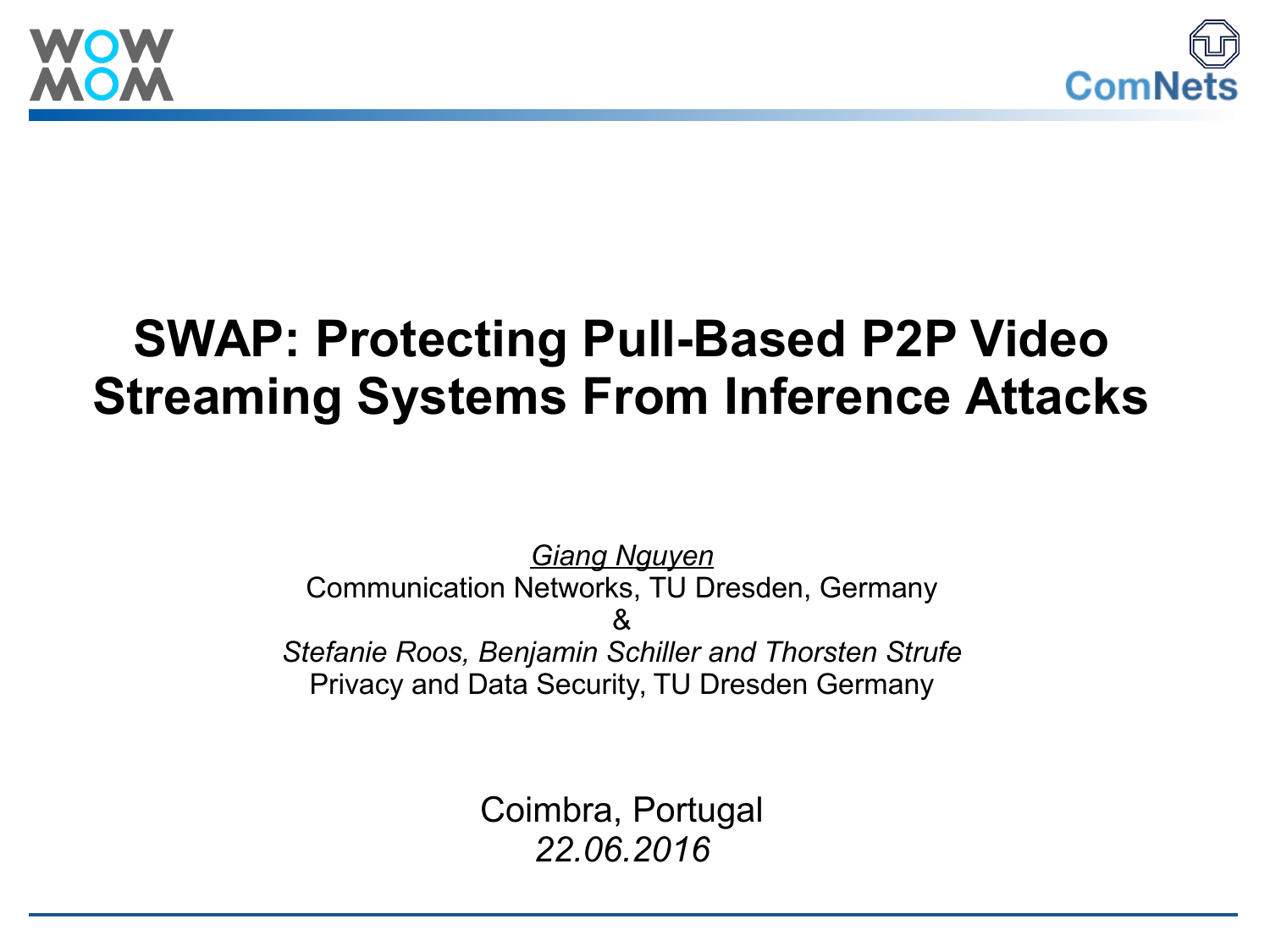## **Motivation**

- Appearance of video streaming services
- Demand for videos: consistent growth
- Bandwidth supply at Internet core: increases slowly
- Consequences:
	- High cost for service provider YouTube: \$1million/day
	- **-** Lower quality of experience ~400 kbps
- Service unavailability:
	- Under sudden demand
	- Due to sabotage



*How to deliver reliable video streams to a large number of users in a cost-effective and resource-efficient way?*



**ComNet** 

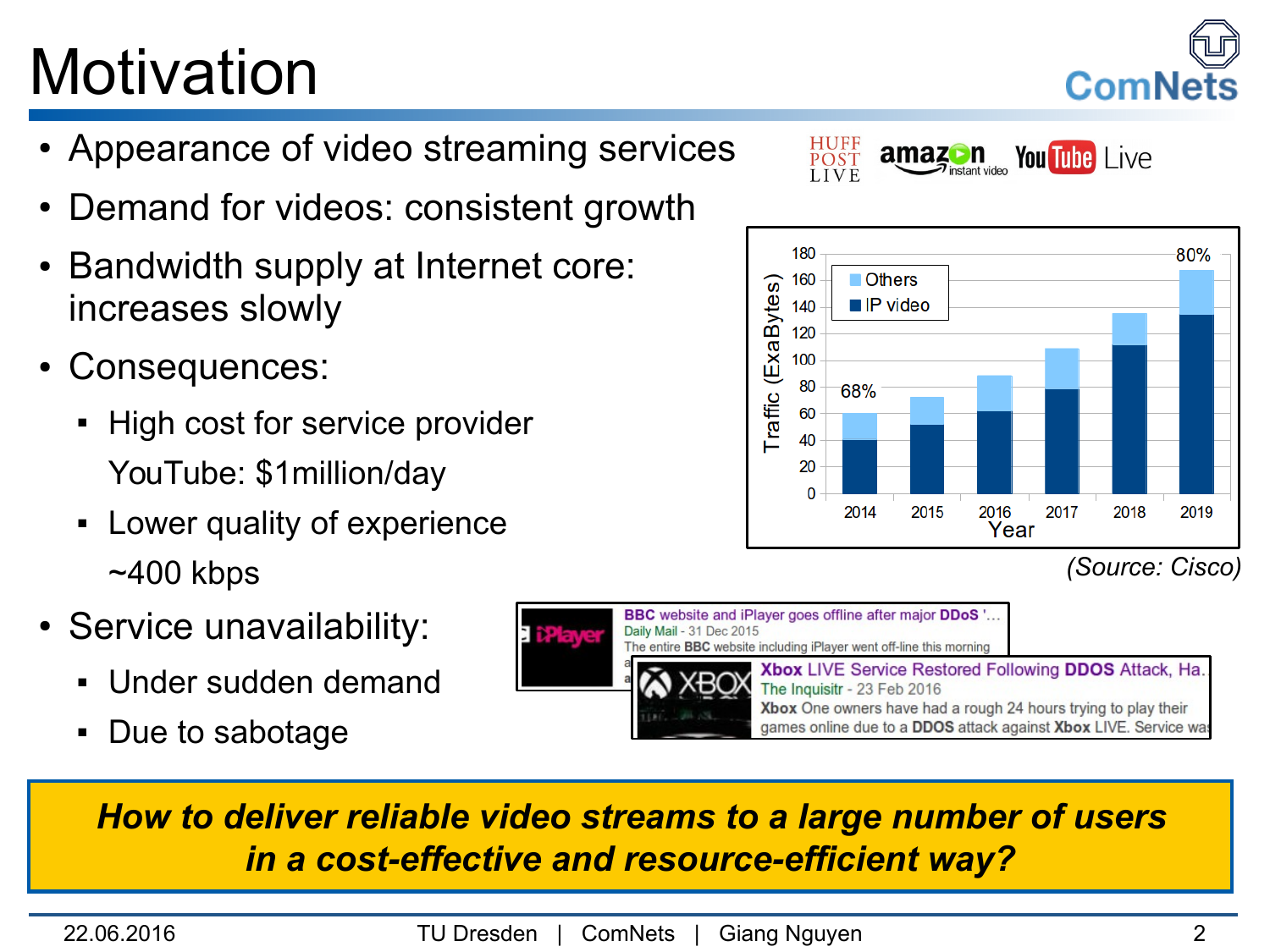



- 1. Introduction
- 2. Related work
- 3. SWAP scheme
- 4. Evaluation
- 5. Conclusion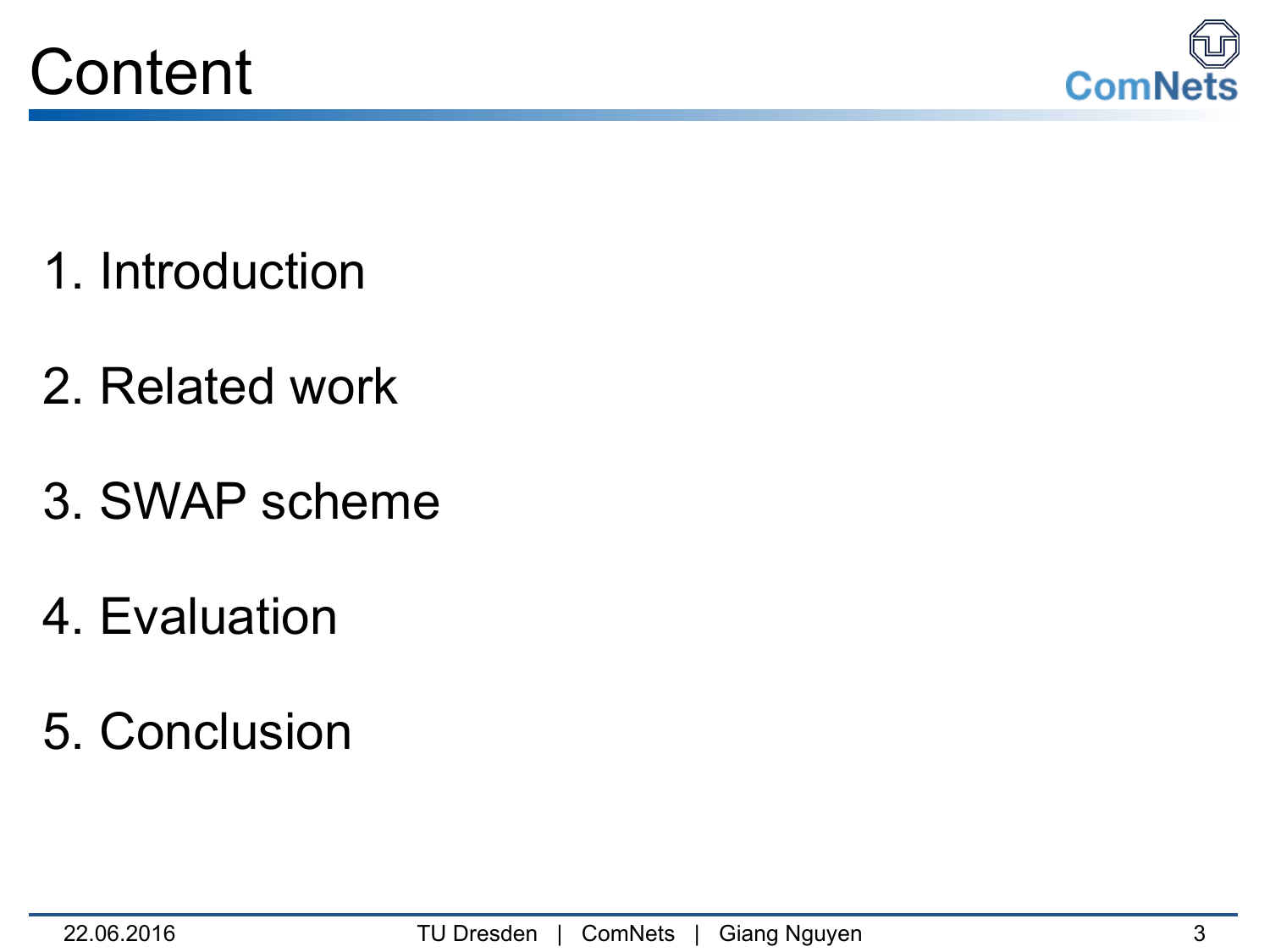## Peer-to-Peer

*Introduction*

- Incorporates peers bandwidth
- Advantages:
	- Lowered cost
	- Scalable
- Disadvantages:
	- Affected by churn (including failure)
	- Vulnerable to attacks
- Fundamental building blocks:
	- 1) Membership management
	- 2) Overlay construction
	- 3) Dissemination of video chunks

#### **OOLIVE ZATTOD hulu** CONVIVA LUSPP





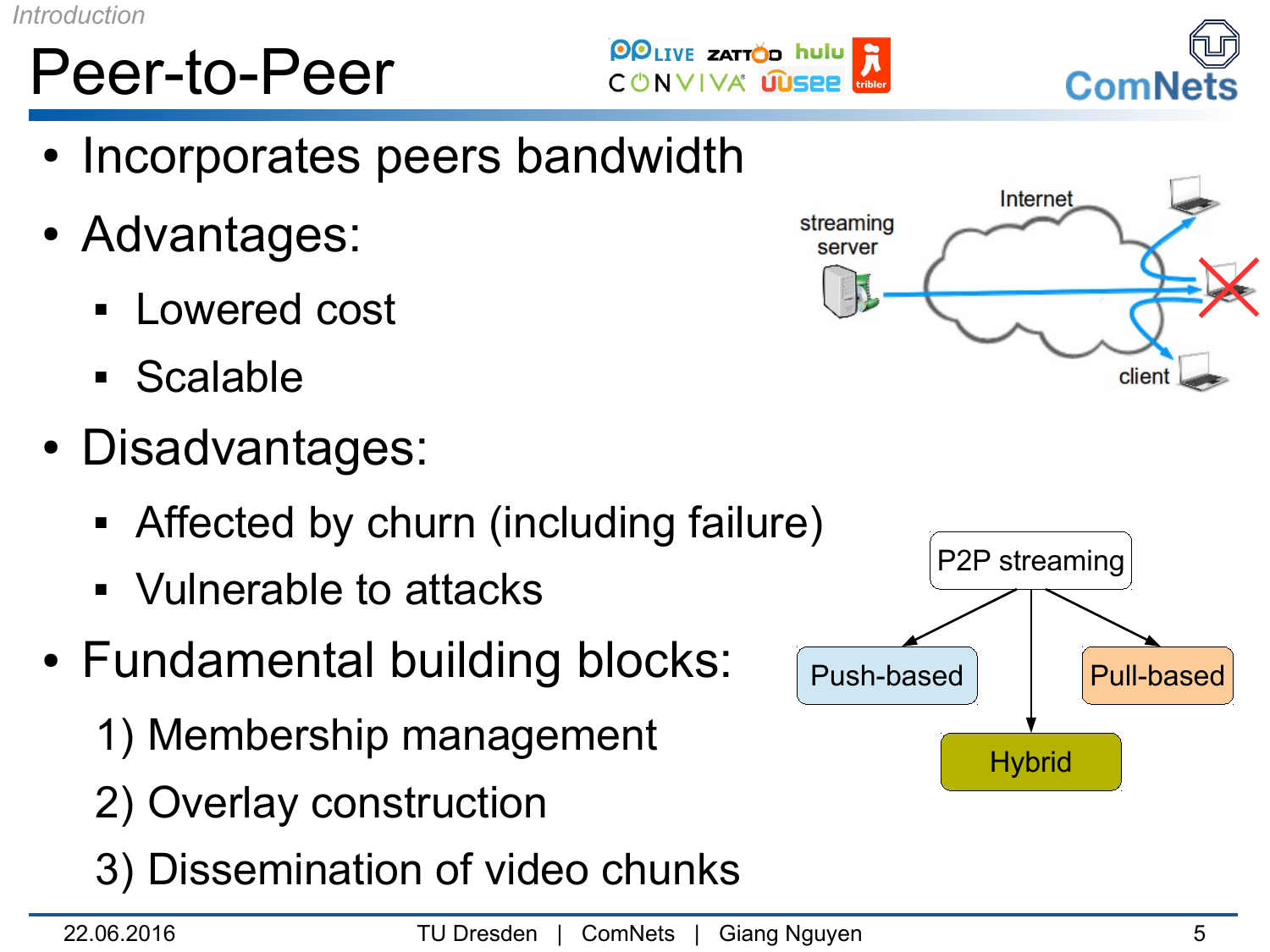#### Related work





*How to improve the resilience of P2P streaming systems against both churn and attacks?*

22.06.2016 TU Dresden | ComNets | Giang Nguyen 6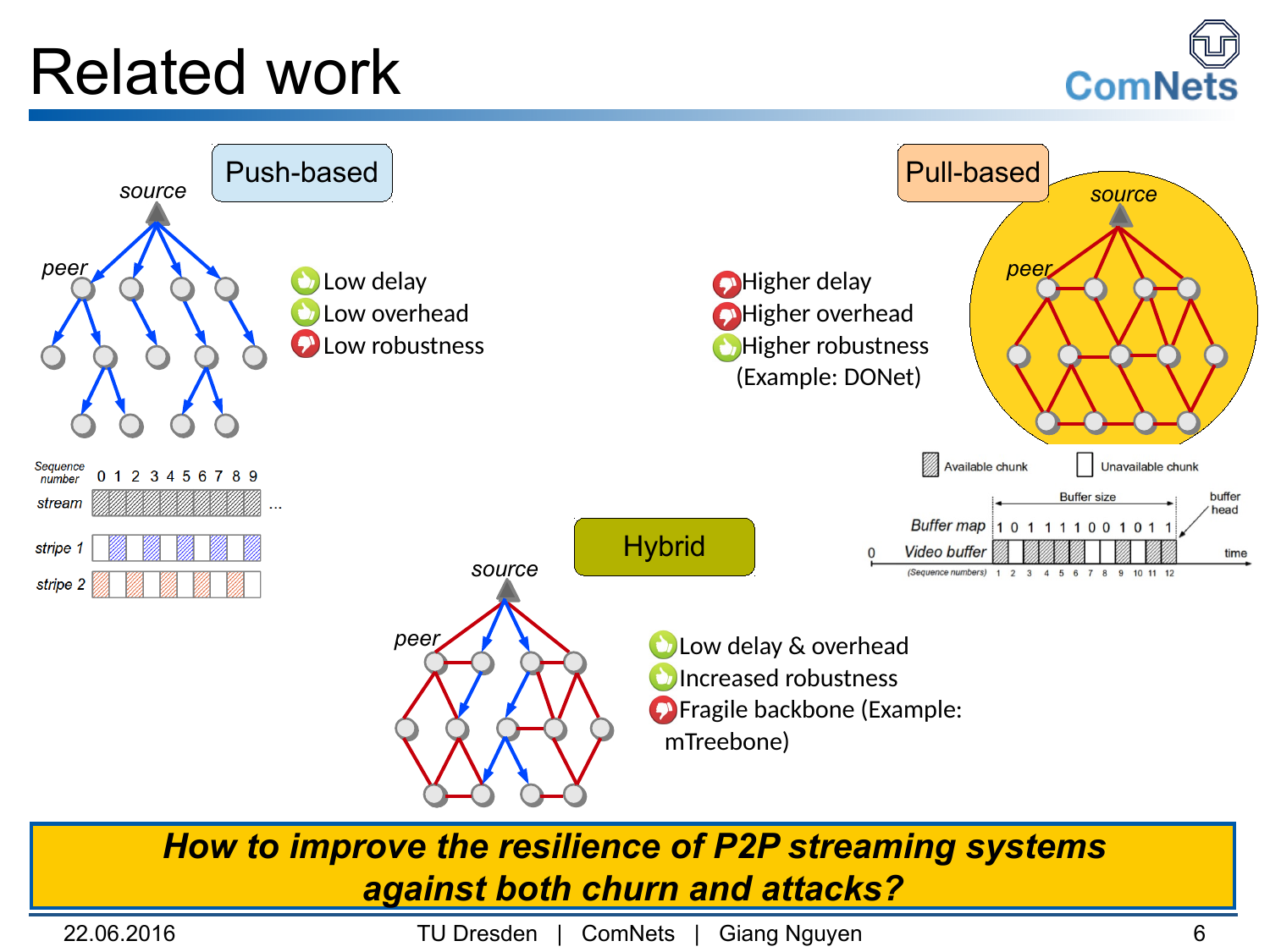## Tiering effects

- Insights from PPLive
	- Tiering effects
	- Stable over time



- Consequences
	- Overlay network structure revealed

*(Hei et al., 2007)*

- Disrupting the flow of the video distribution
- **Especially when targeting head nodes**

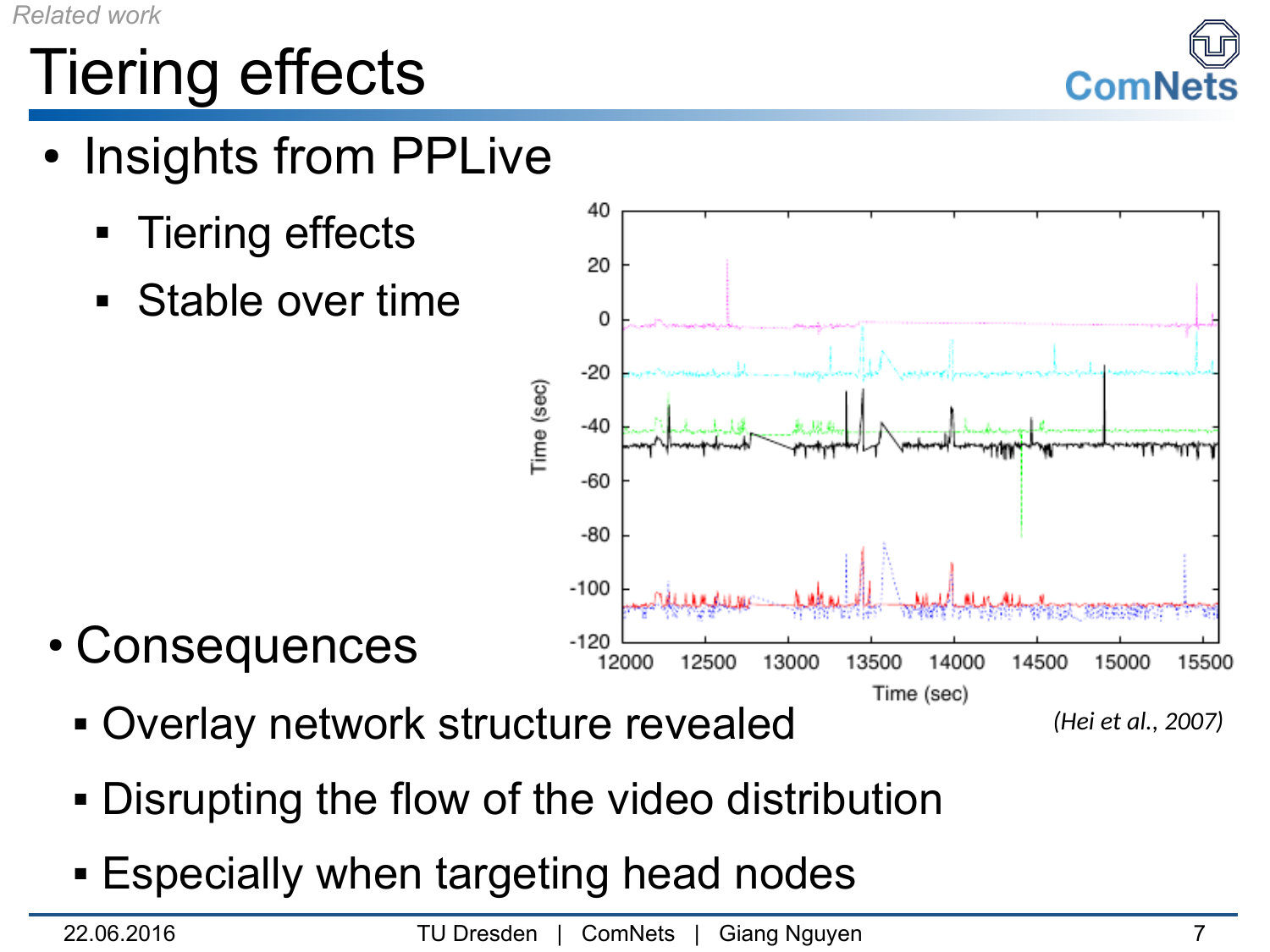## Attacker model

- Inferring overlay structure
	- $t_{u,i}$ Collect buffer maps
	- Offset

$$
t_{v,i} \quad \rule{2.3cm}{0.4cm} \quad h_{v,i}
$$

$$
\delta_{u,i} := (h_{u,i} - h_{v,i}) - (t_{u,i} - t_{v,i}) \cdot r/L
$$

- Inference attacker model
	- Probing buffer maps
		- probability *q* to get a buffer map
		- *m* rounds
	- **Identifying head nodes**
	- **Shutting down head nodes**





 $h_{u,i}$ 

 $\ldots$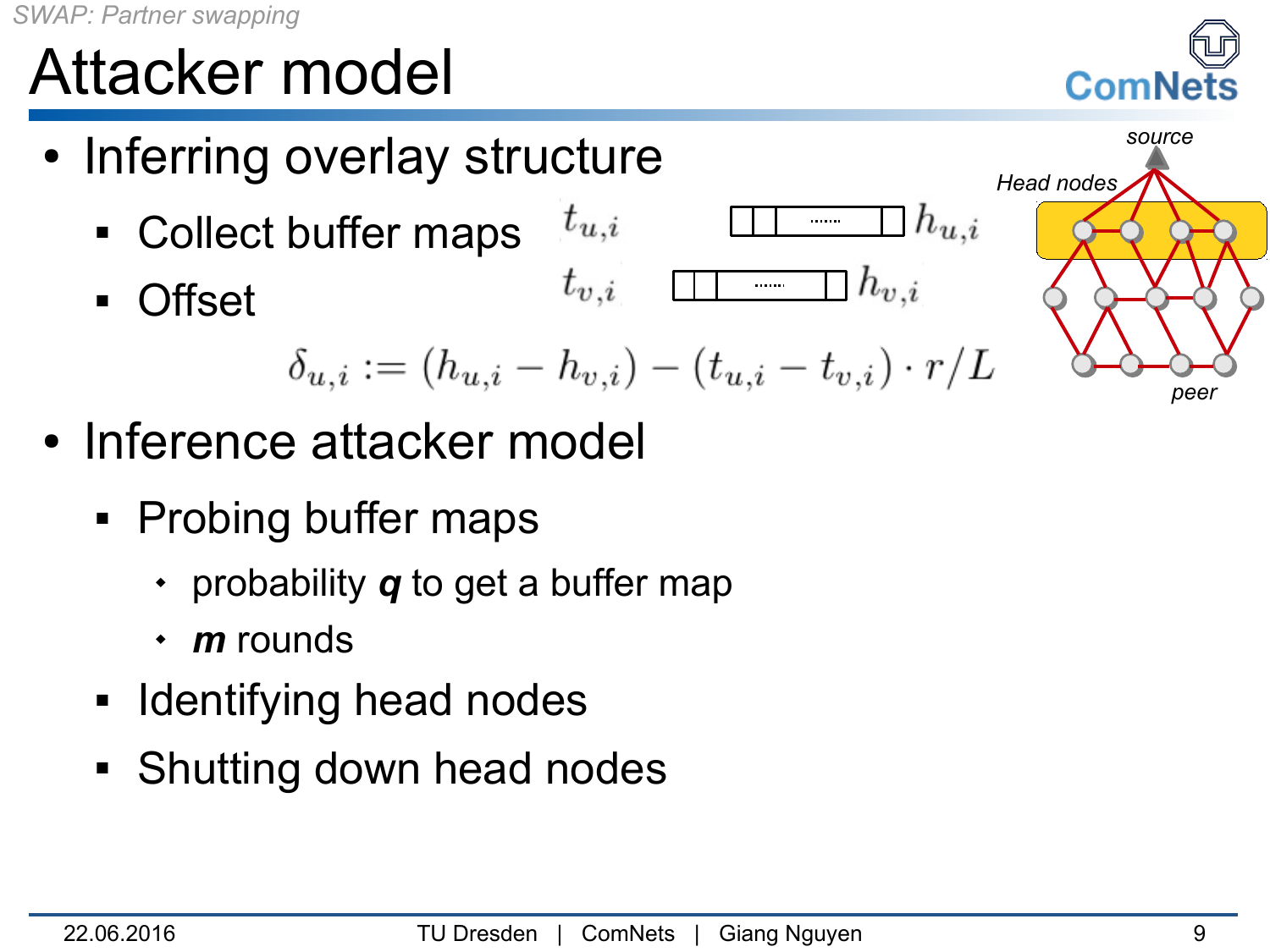#### SWAP scheme

• General idea:

Increasing dynamics to mitigate attacks

- SWAP's operations:
	- 1) Partner nomination
	- 2) Nomination forwarding
	- 3) Periodic swapping



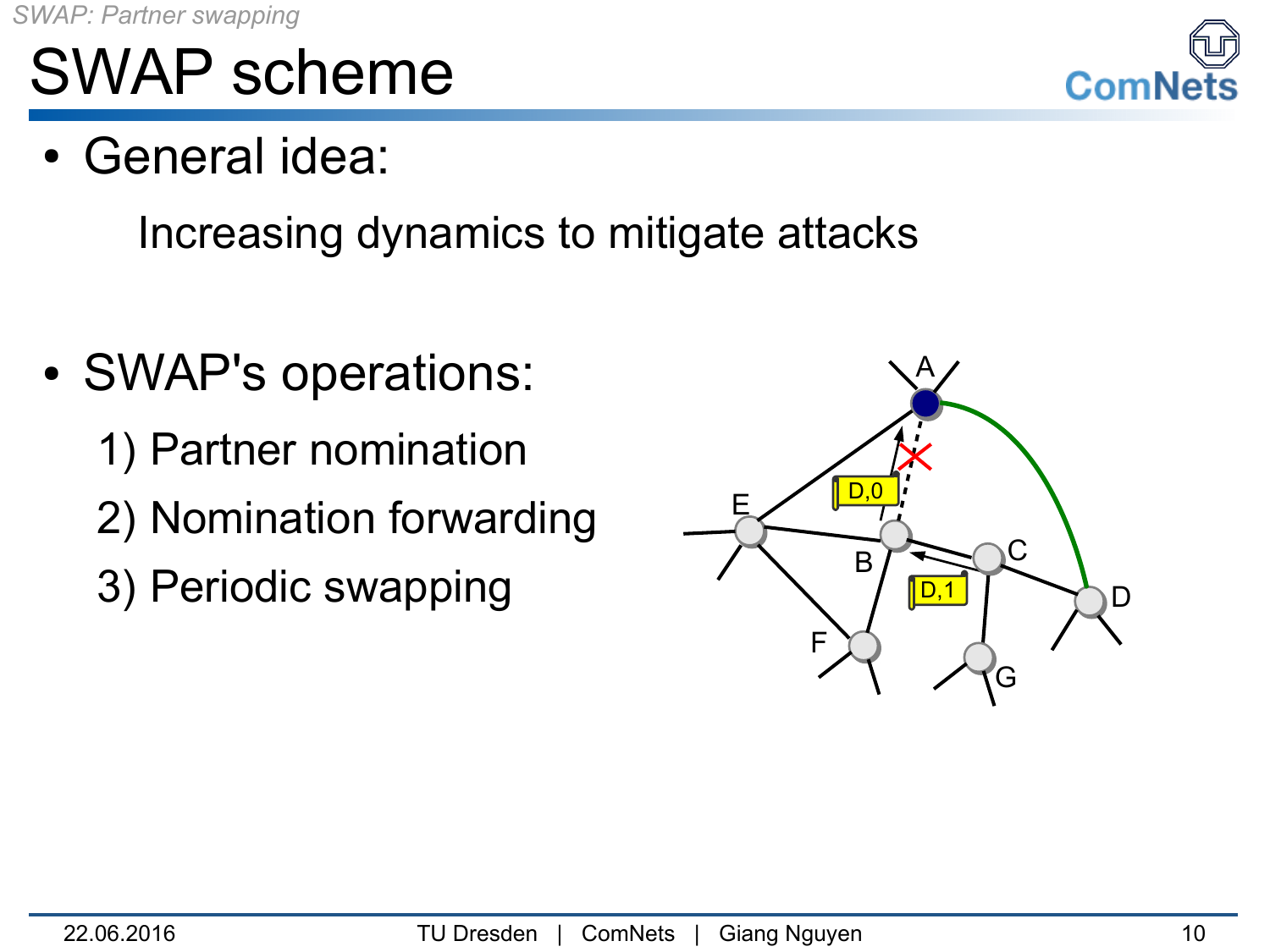

# Evaluation (1/4)

- Questions:
	- 1) How accurately does the inference attacker identify head nodes?
	- 2) How efficiently does SWAP mitigate the inference attacker?
	- 3) To which extent does SWAP increase the resilience of pullbased systems against the inference attacker?
- Metrics:
	- Attack's accuracy
	- Average and maximum miss ratios
- Settings:
	- 2000 peers, 1200 seconds simulation time
	- Upload bandwidth: Source 8 Mbps, peer 1 Mbps,
	- Coordinated attack at 800 seconds after start of stream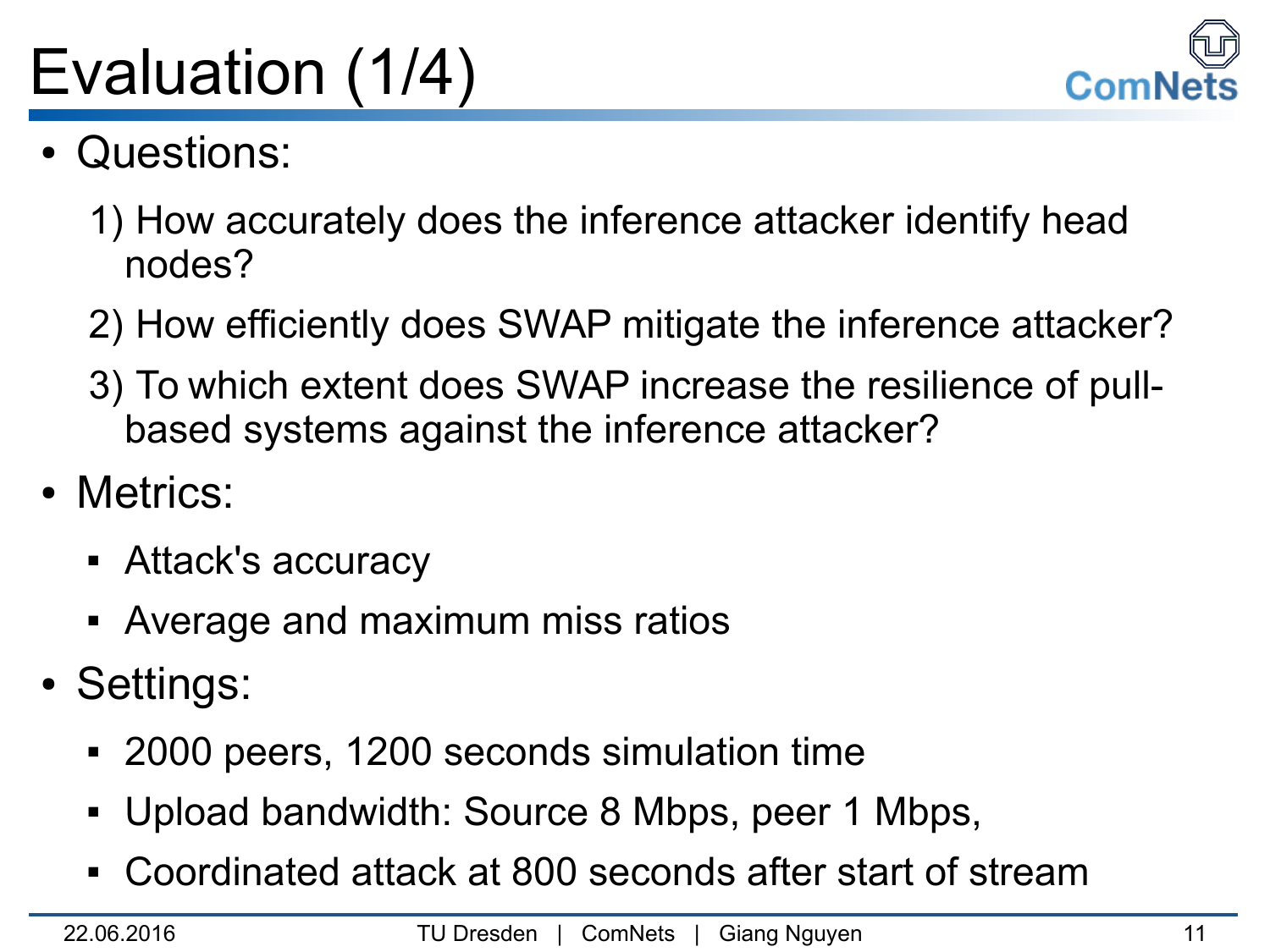### Evaluation (2/4)



How accurately does the inference attacker identify head nodes?

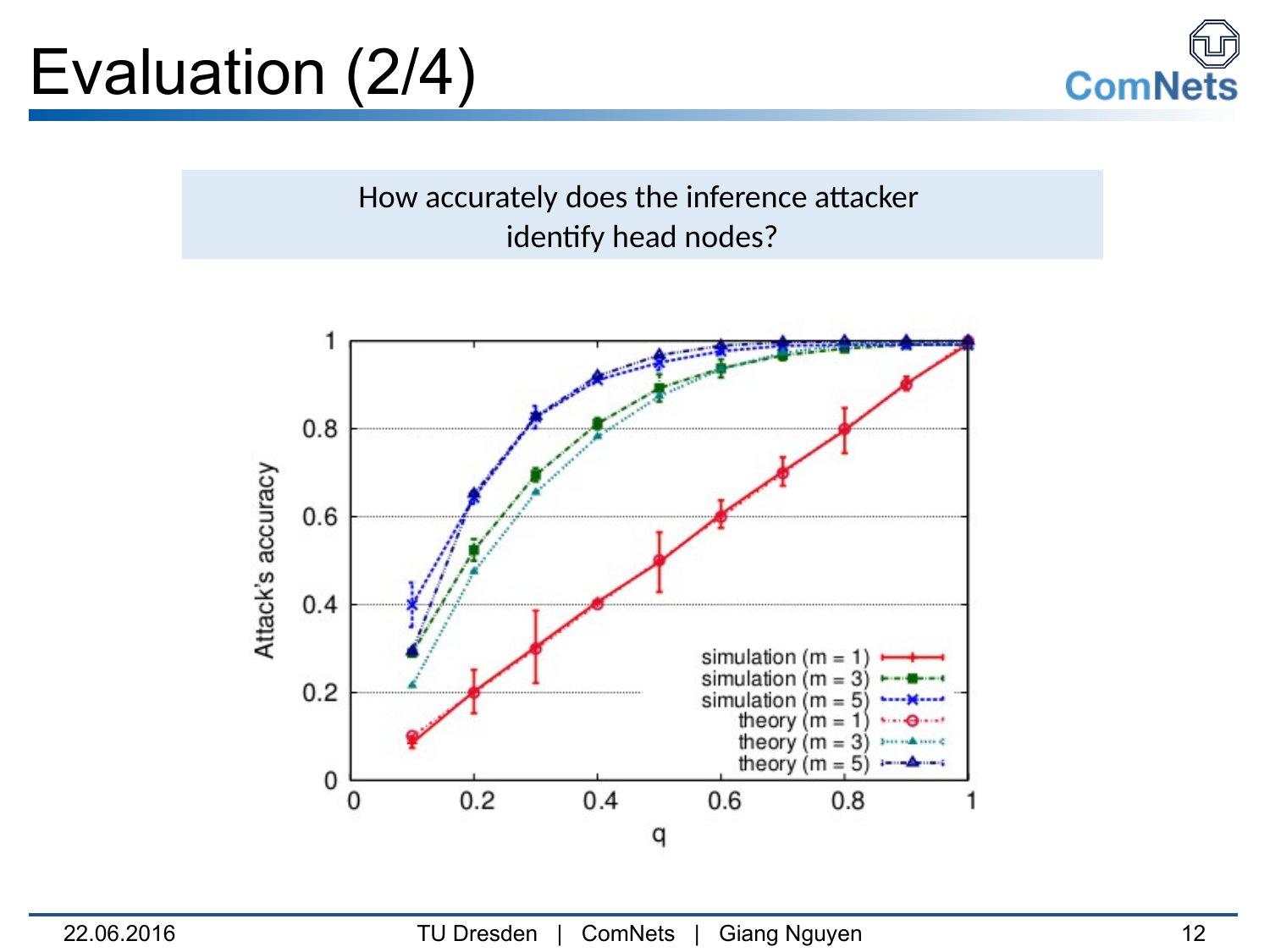### Evaluation (3/4)



How efficiently does SWAP mitigate the inference attacker?

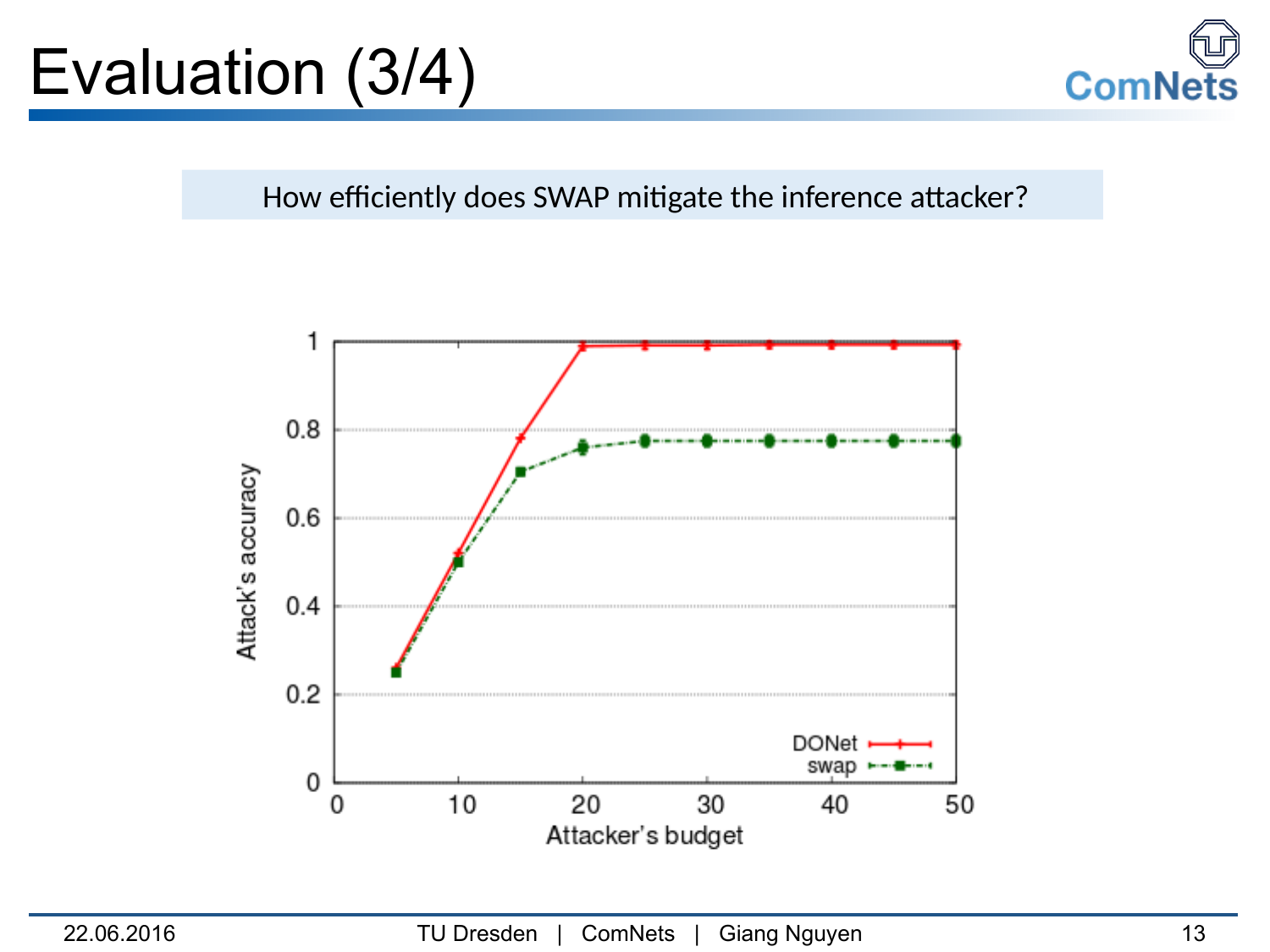#### Evaluation (4/4)



To which extent does SWAP increase the resilience of pull-based systems against the inference attacker?